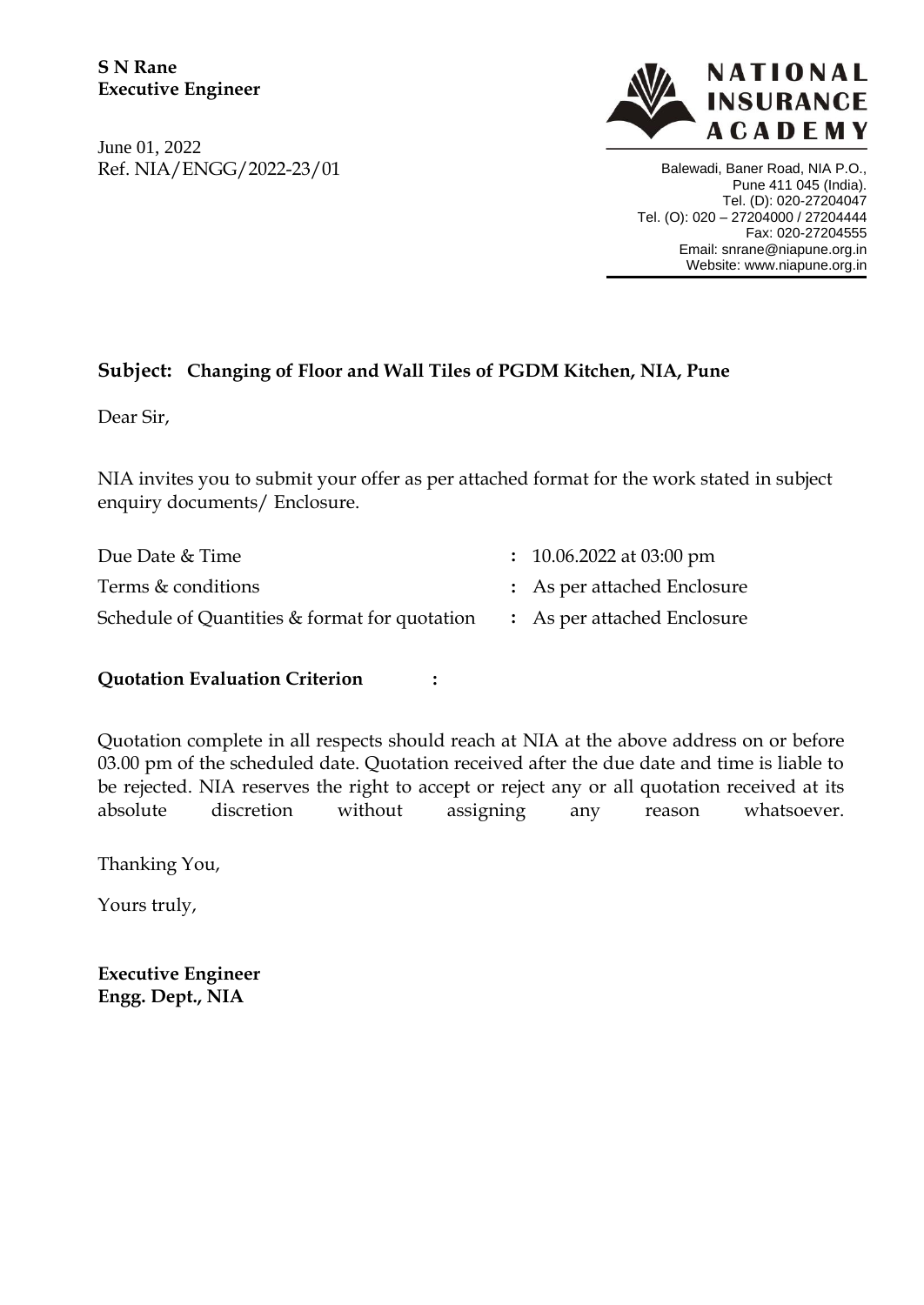## **Ref. NIA/ENGG/2022-23/01 Date: 01/06/2022**

# **Format for quotation**

To be filled by agency

| Sr. No         | <b>Description</b>                                                                                                                                                                                                                                                                                                                                                                                                                                                                                                  | Unit | Rate    | Quantity | <b>Amount</b> |
|----------------|---------------------------------------------------------------------------------------------------------------------------------------------------------------------------------------------------------------------------------------------------------------------------------------------------------------------------------------------------------------------------------------------------------------------------------------------------------------------------------------------------------------------|------|---------|----------|---------------|
| 1              | Dismantling tile work in floors, roofs and walls laid in<br>cement mortar including complete disposal out of<br>campus. For thickness of tiles above 25 mm and up to<br>40 mm.                                                                                                                                                                                                                                                                                                                                      | Sqm  | 93.4    | 160      | 14944         |
| $\overline{2}$ | Kota stone slab flooring over 20 mm (average) thick<br>base laid over and jointed with grey cement slurry<br>mixed with pigment to match the shade of the slab,<br>including rubbing and polishing complete with base of<br>cement mortar 1 : 4 (1 cement : 4 coarse sand) 25 mm<br>thick                                                                                                                                                                                                                           | Sqm  | 1706.6  | 75       | 127995        |
| $\overline{3}$ | Stone work (machine cut edges in Veneer work) for<br>wall lining upto 10 m height, backing filled with a<br>grout of 12 mm thick cement mortar 1:3 (1 Cement : 3<br>coarse sand) and jointed with Cement mortar 1:2 (1<br>cement : 2 stone dust), including grinding area hand<br>grinder on joints rubbing and polishing complete. (To<br>be secured to the backing and the sides by means of<br>cramps and pins which shall be paid for separately).<br>Polished Kota stone slabs on exposed face. 25 mm<br>thick | Sqm  | 2212.95 | 60       | 132777        |
| $\overline{4}$ | Stone tile work for wall lining upto 10 m height with<br>special adhesive over 12 mm thick bed of cement<br>mortar 1:3 (1 cement : 3 coarse sand), including<br>pointing in white cement with an admixture of pigment<br>to match the stone shade. 8mm thick (mirror polished<br>and machine cut edge) Granite stone of any colour and<br>shade as per direction of Engineer-in-Charge.                                                                                                                             | Sqm  | 2675.7  | 20       | 53514         |
| 5              | Plaster of thickness 12 mm to 20 mm including cutting<br>the patch in proper shape, raking out joints and<br>preparing and plastering the surface of the walls<br>complete, including disposal of rubbish to the dumping<br>ground, all complete as per direction of Engineer-in-<br>Charge.                                                                                                                                                                                                                        | Sqm  | 462.3   | 60       | 27738         |
| 6              | Disposal of moorum/building rubbish/ malba/ similar<br>unserviceable, dismantled or waste material by<br>mechanical transport including loading, transporting,<br>unloading to approved municipal dumping ground for<br>lead upto 10 km for all lifts, complete as per directions<br>of Engineer-in-charge.                                                                                                                                                                                                         | Cum. | 10      | 411.3    | 4113          |
|                | <b>TOTAL</b>                                                                                                                                                                                                                                                                                                                                                                                                                                                                                                        |      |         |          | 361081        |
|                | Percentage Above or Below $(+/-)$ or At-par                                                                                                                                                                                                                                                                                                                                                                                                                                                                         |      |         |          |               |
|                | Net Total                                                                                                                                                                                                                                                                                                                                                                                                                                                                                                           |      |         |          |               |
|                | GST @ 18%                                                                                                                                                                                                                                                                                                                                                                                                                                                                                                           |      |         |          |               |
|                | <b>Grand Total</b><br><b>Total In Words:</b>                                                                                                                                                                                                                                                                                                                                                                                                                                                                        |      |         |          |               |